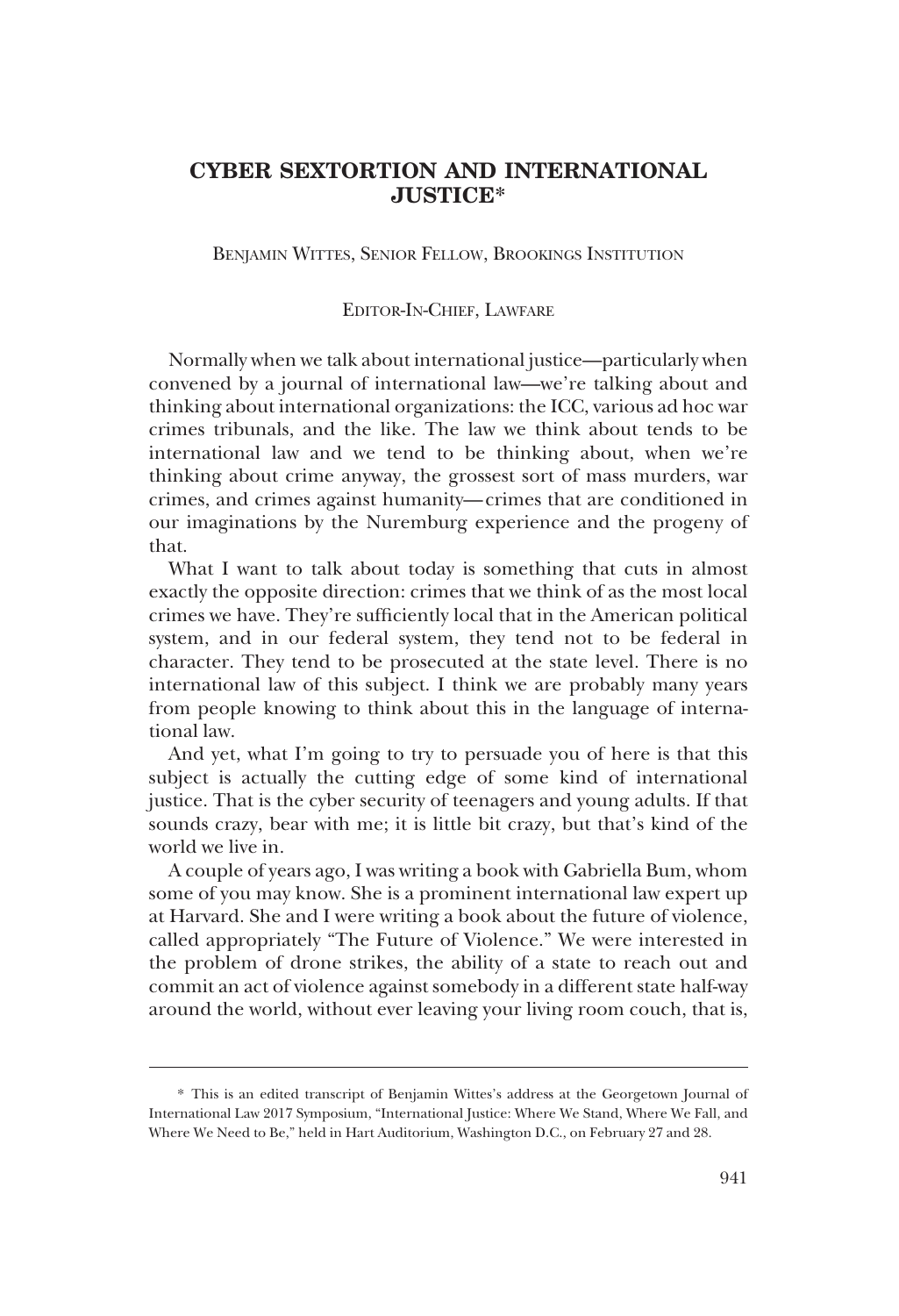at least if your living room couch is at the Nellis Air Force Base in Nevada. And I started thinking about the question of what other kinds of acts of violence a person can perpetrate against somebody at that level? What else, other than a drone strike, can you do to somebody and what can *I* do to somebody—in Yemen if I'm in the United States?

The theory behind this question was that drone technology is getting smaller, it's getting cheaper, and it's getting weaponized. How long will it be before I can conduct my own drone operation in Yemen? Are there crimes like that, in which I can attack somebody who is halfway around the world? Some of the answers to these questions are obvious: that's what international identify theft is, right?

As I was looking into this I discovered a really interesting story. It's a story of a gentleman in southern California who is going to get out of prison pretty soon. His name is Luis Mijangos. And Luis Mijangos, according to a number of press stories, had written some malware to do what the prosecutors colloquially called "sextortion" of women and girls. A lot of his victims were under age. He would infect their computers with his malware and he would turn their webcams against them by turning their webcams on and remotely operating them, getting pictures of his victims in various state of undress, and then using those pictures to coerce them, or "sextort" them, into producing pornography for him.

Now, the number of victims in this case was what really caught my eye: The FBI stopped counting at around 240. You're talking about very, very large numbers of victims. The conduct in question was unbelievably brutal. And here's what was interesting: not all of the victims were in the United States. This struck me as a really interesting fact. This was the first time I think I could identify in human history, where it was possible to commit something like a sexual assault, as in you are actually coercing somebody to engage in sexual activity, who was not in the same country as you.

So, I put together a team at Brookings to try to study this problem and figure out how much sextortion there is in the world. This turns out to be a really interesting and complicated question, and it's a question that nobody knows the answer to. The Justice Department, right around the time we published this study, put out its own document that said sextortion was the single fastest growing threat to children online. And in response to our study at Brookings, then Senator Barbara Boxer wrote to then Attorney General Loretta Lynch, asking her how many sextortion cases the Justice Department could identify. Loretta Lynch could not answer the question.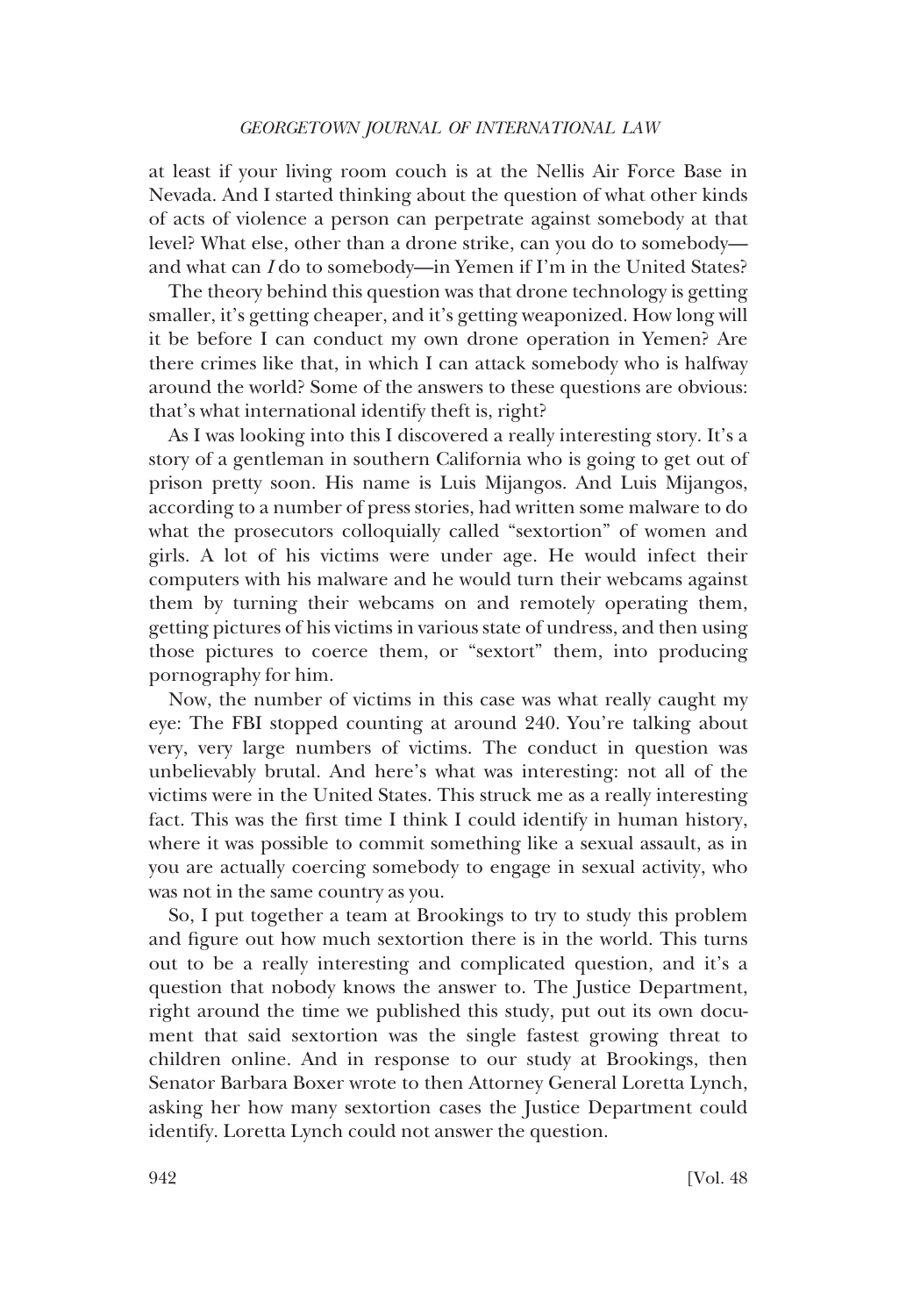## *SEXTORTION AND INTERNATIONAL JUSTICE*

One of our recommendations in the study was that the Justice Department needs to keep data on this subject. Nobody knows today how much of this stuff there is. What I want to convince you all of is: a) that there is a huge amount of it; b) that it's multivariate in character, that is, it's really, really wide-ranging, and I'll talk about some of the different kinds of sextortion; and 3) that it's inherently interstate and international in character. In other words, crimes that we would normally think of as the most local of local crimes, your garden variety sexual coercion cases, we now have to think about in an international context.

In this study, we looked at cases that we could identify from either the press, or from other cases that we had identified. We were only looking at cases that had been prosecuted, so think of this data as the very thin edge of the wedge. This is the largest data set that anybody has ever created on this subject, and as you'll see, it's not that big. That's not because there aren't a lot of cases; it's because a huge number of them do not get prosecuted, and because nobody counts them.

Our understanding of what is a crime, is hugely conditioned by what people count—what somebody actually takes the time to tally up. We have a sense of what the murder rate is because the FBI and the Bureau of Justice Statistics count murders. And they count certain other crimes in uniform crime statistics data. Sextortion is not in the uniform crime statistics data. So, as a crime, it sort of doesn't exist.

We identified seventy-eight cases. They were almost all, not all, but almost all federally prosecuted. Now that's an interesting fact, because that is not true of rape. Generally speaking, sex crimes are not prosecuted at the federal level, assuming that there's no interstate dimension, that there's no human trafficking, or it doesn't involve children. Assuming that you're not dealing in child pornography, sex crimes are generally going to be prosecuted at the local level. That is not true of sextortion. These tend to be prosecuted at the federal level and there is an interesting reason for that.

Three of these cases are foreign prosecutions. One is from the Netherlands, one is from Israel—the Israeli case is quite interesting actually, it resulted in an Israeli high court opinion—and I believe one of them is Mexican. That said, the majority are domestic and that's not because there's an epidemic of sextortion in the United States. There is more reporting about it in the United States. The word "sextortion," and the basket of terms we were using to find cases, are American terms. There are actually a few categories of sextortion that seem endemic elsewhere.

After we did this study, the BBC did a remarkable study of sextortion cases directed at women in the Muslim world, and women in Britain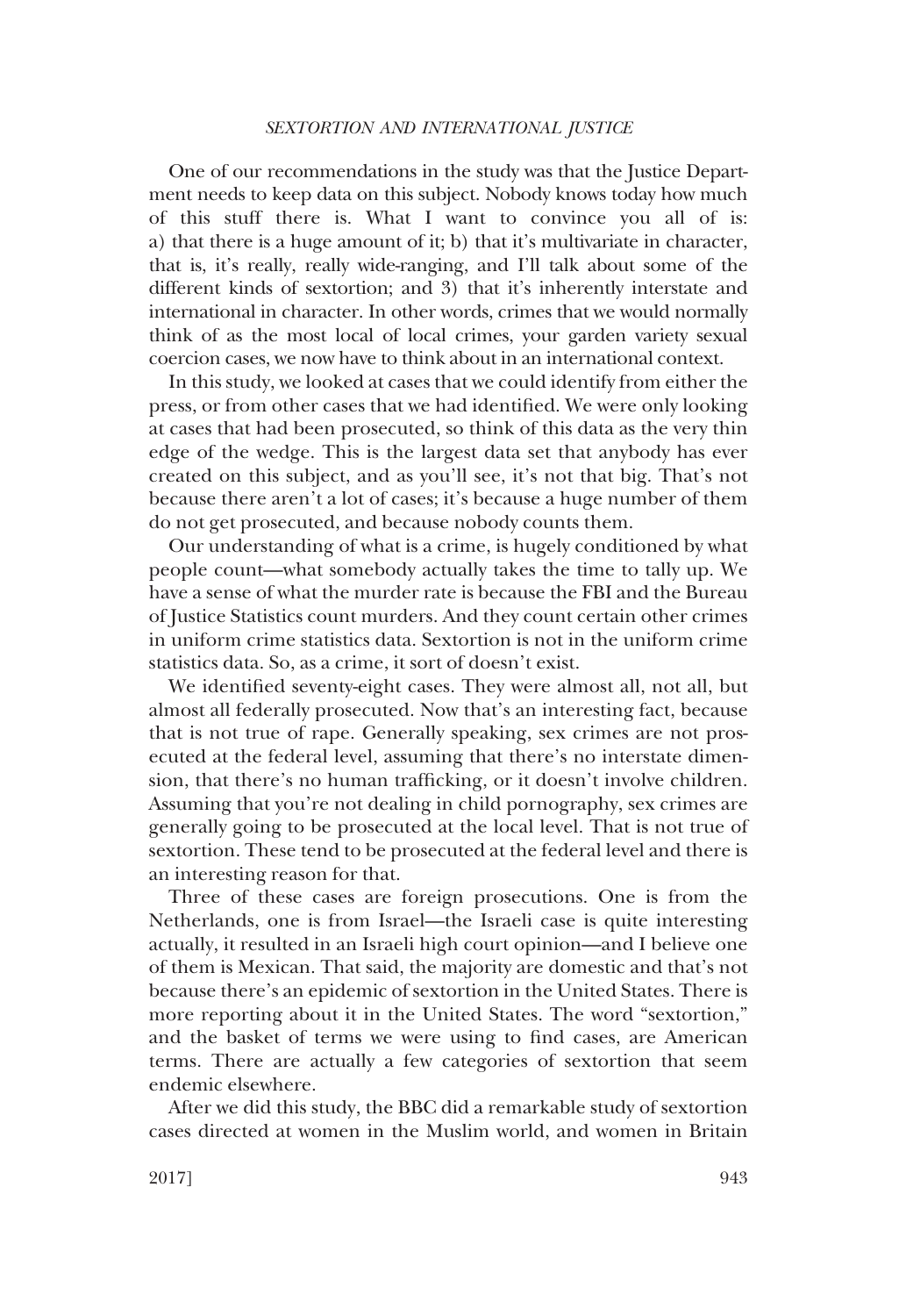(and actually some men in Britain too) who were being extorted for sometimes very large amounts of money, and mostly from Morocco. There was a whole call center in Morocco that was devoted to these sextortions. There were also call centers in the Philippines that were running sextortion rackets, a lot of them directed at American military people. Those are the sort of the interesting variants that we see here. But our study focused not on sextortion for money but sextortion for sexual images.

It turns out that the experience that we had with Luis Mijangos, where one person is producing a huge number of victims, is actually not that uncommon. These were seventy-eight cases producing a bare minimum of 1,400 victims. That number is actually deceptive; it is the number of people who were specifically identified in the court documents that we looked at. I think the actual number of victims is almost surely closer 6,500, and even that may a lowball estimate because according to the FBI, one case alone, a case by a guy named Ivory Dickerson, may have had 3,800 victims all by itself. The Silicon Valley term that people use when you can do something, and then do it again, and the marginal cost of doing it again is very low, is "scaling." This is really the first time in human history that sexual violence scales.

And it scales for the same reason that Uber scales. Writing the code to get the first person to come and pick up the first person and give that person a ride, is really expensive. The marginal cost of that thousandth person over the 999th is near zero. A lot of these things are pretty automated and it's really easy once you figure out how to do it to figure out how to do it again and again and again and again. That's not true of most sexual violence. Sexual violence, normally speaking, is risky; it's time consuming. You actually have to get somebody in an isolated setting, and you take risk every time you do it. When you do it again, you assume the risk again, and you have to invest the time again.

Think about serial rapists: what's a really prolific serial rapist? Is it 50 people, 50 victims? That's a memorably horrible case. The sextortionists put that to shame. The sextortionists who are prolific are prolific with the decimal point in a very different place. In 13 of our cases there were more than 100 victims. In a few of the cases there were thousands.

A little bit of demographics of the sextortion problem: I've yet to find a female sextortionist. I'm still looking. This seems to be a male problem pretty exclusively. The adult victims are almost all female, so I think when you're thinking about sextortion as a problem among adults, you really can think of it as a species of violence against women, and nothing more complicated than that.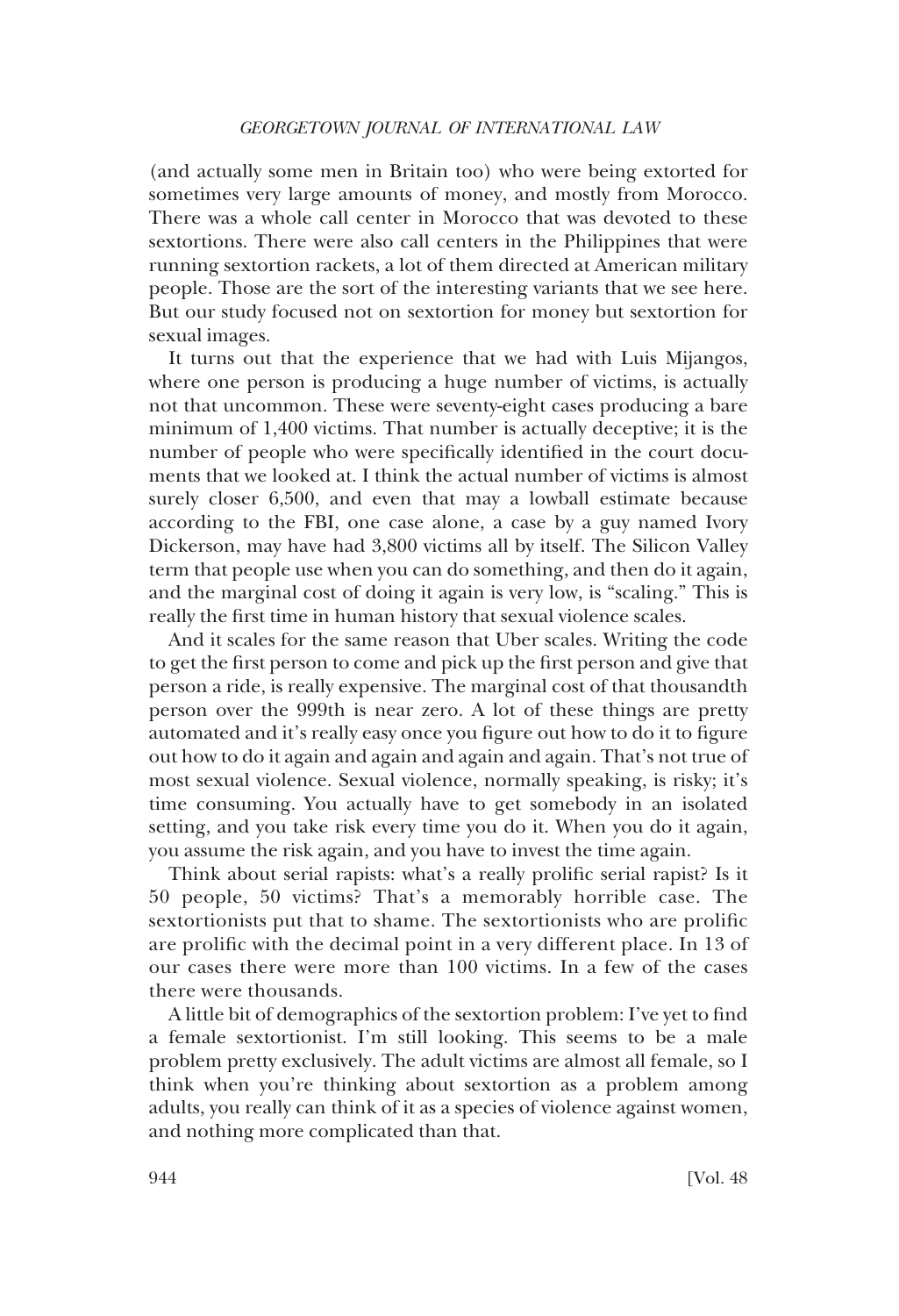## *SEXTORTION AND INTERNATIONAL JUSTICE*

The wrinkle is that most of the cases involve at least some minor victims, which is why the Justice Department tends to think of this not as a violence against women problem, but as a child exploitation problem. If you look at the Justice Department's characterization of sextortion, it always treats it as a child exploitation issue (I actually have a real problem with that). When you look at the cases involving minors, a substantial minority of the minor victims are male. The reality is that we should think of sextortion as a problem that involves mostly child victims and some adult victims; the child victims will be disproportionately but not exclusively female; the older you get, the more female the victim population is going to be.

Alright so how do you do sextortion? This is not a "how to" guide, but it is what is actually happening here. The vast majority of these cases are simple catphishing, social media manipulation, cases. This is the overwhelming majority of the cases that involve minors, and it works like this: somebody friends you on Facebook or comments on Kik messenger or Snapchat. They pretend to be someone who goes to your school, and they trick you into sending them a nude picture, often by sending one of themselves. You find out later that the picture is not actually a picture of the person whom you were interacting with. But you've sent one back, and once the perpetrator has one, he uses that to coerce the production of more. It tends to escalate. It starts out with nude pictures. The more leverage the sextortionist has, the more vile the demands become. And it becomes a form of sexual slavery, in some cases relatively quickly. The language that the sextortionist uses; they don't call it sextortion, they call it slaving. They call it "cam slaves." There's a whole vocabulary here that sort of sounds more in slavery than in the clinical words I'm using. The demands sometimes get very extreme, and tend to be complied with. In our cases, we saw sex involving younger siblings, sometimes much younger siblings—five, six, seven years old. We saw maiming. And we saw cases involving animals. These cases are not playful sexting. Think of this as something awesomely abusive.

The second of category of sextortion cases involves password hacking. That is, somebody guesses your password or tricks you into revealing a password by one means or another, and he accesses some body of pictures or whatever that you have from elsewhere in your life, maybe with a significant other, maybe for reasons of your own. And he uses that data to then coerce activity.

The final category, of which Mijangos is an example, is a smaller subset. Some of these people are very talented hackers and they will actually write malware, infect people's computers, and turn their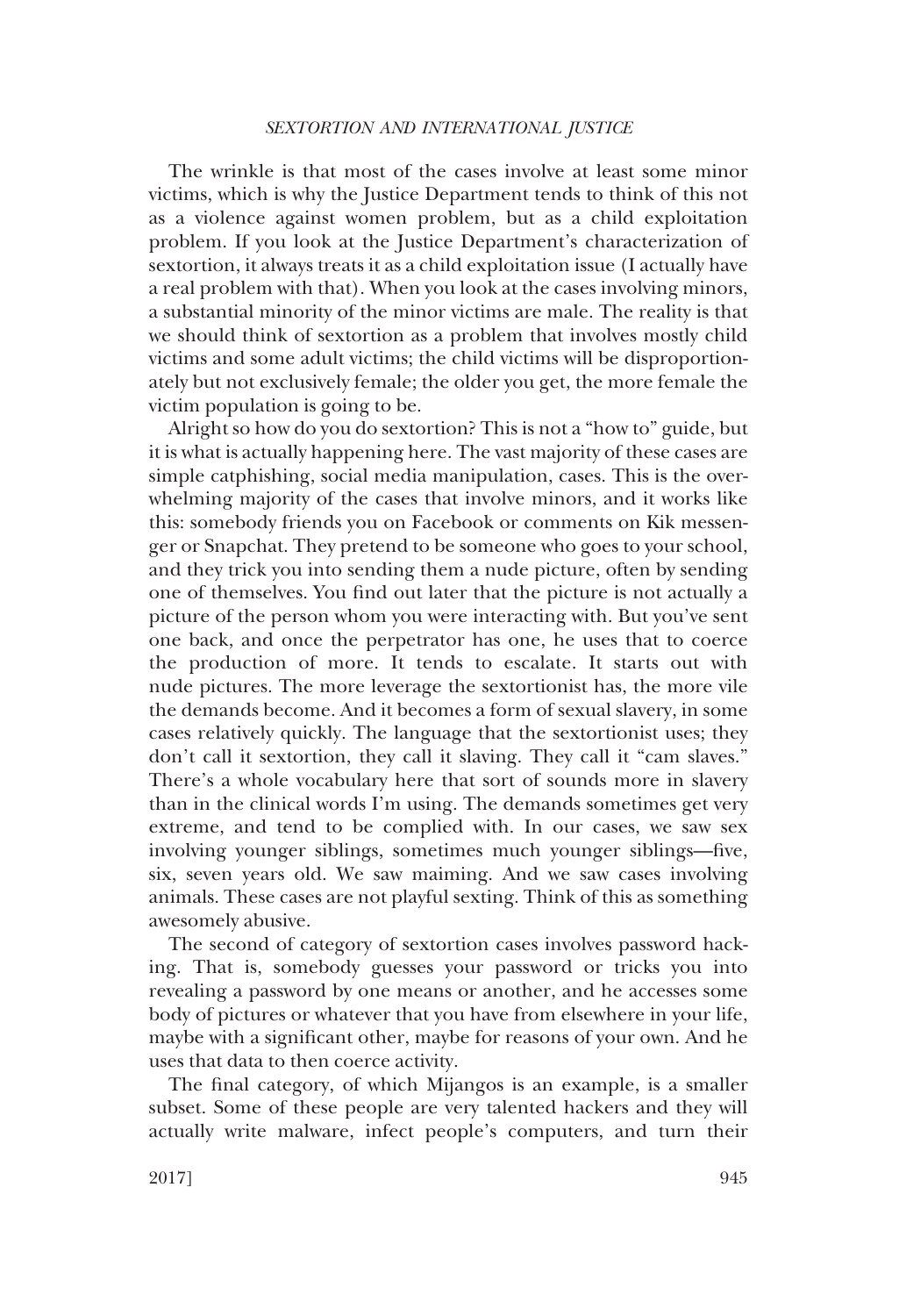webcams against them. That's a small subset, and it tends to involve the adult victims, who are a little bit harder to trick most of the time.

This brings us to the international department, and the reason we're here today to talk about this. Almost all of these cases, sixty three percent of the cases, involve significant interstate elements. That makes this different from other forms of sexual violence, where usually, unless there's human trafficking or child pornography, we think of sex crimes as local. Some of these cases involve a lot of different jurisdictions. And a surprising number of the cases cross international borders. One of the cases we looked at involved somebody running a sextortion ring out of the U.S. embassy in London. There were other cases where people domestically had large numbers of victims overseas. We've actually been contacted by a victim overseas wanting to know when her sextortionist was getting out of prison. So again, I ask you to think about this as the thin edge of a very large wedge. This is what we can see: sixteen percent of the cases that we're talking about are already international and the number of victims is in the thousands.

So what's the law that we're dealing with? For present purposes, the key point is that we're not dealing with international law here. Most states don't have on point laws at all. The U.S. law, the federal law that we have to deal with this is a strange patchwork: when the victims are children, you've got the child exploitation and child pornography statutes, which are extremely powerful. When none of those available, you end up with the normal interstate extortion statute, which has a low for two-year statutory maximum sentence. The workhorse statute in adult sextortion cases is the interstate stalking statute, which is actually a pretty powerful little statute. But if you think about what morally offends you about sextortion, it's almost glancingly related to the statute at issue. Then finally, for the cases where you have unlawful acts with respect to people's computers, there's the good old Computer Fraud and Abuse Act; this is a little bit like catching Al Capone for tax evasion.

The general statutory problem in the United States is that, unless your victims are children, the statutory maximum sentences for these crimes are going to be quite low relative to the extreme abusiveness of the conduct. The Justice Department the other day just got a sentence in a major sextortion case in New Hampshire. It was prosecuted by a woman named Mona Sedky with whom I did a podcast on prosecuting these cases if you are interested in the Justice Department perspective on this. Sedky got a really good sentence for this guy; it's nine years. If you ask yourself about somebody who did, in physical space, what he did in virtual space, and you ask what kind of sentence one might